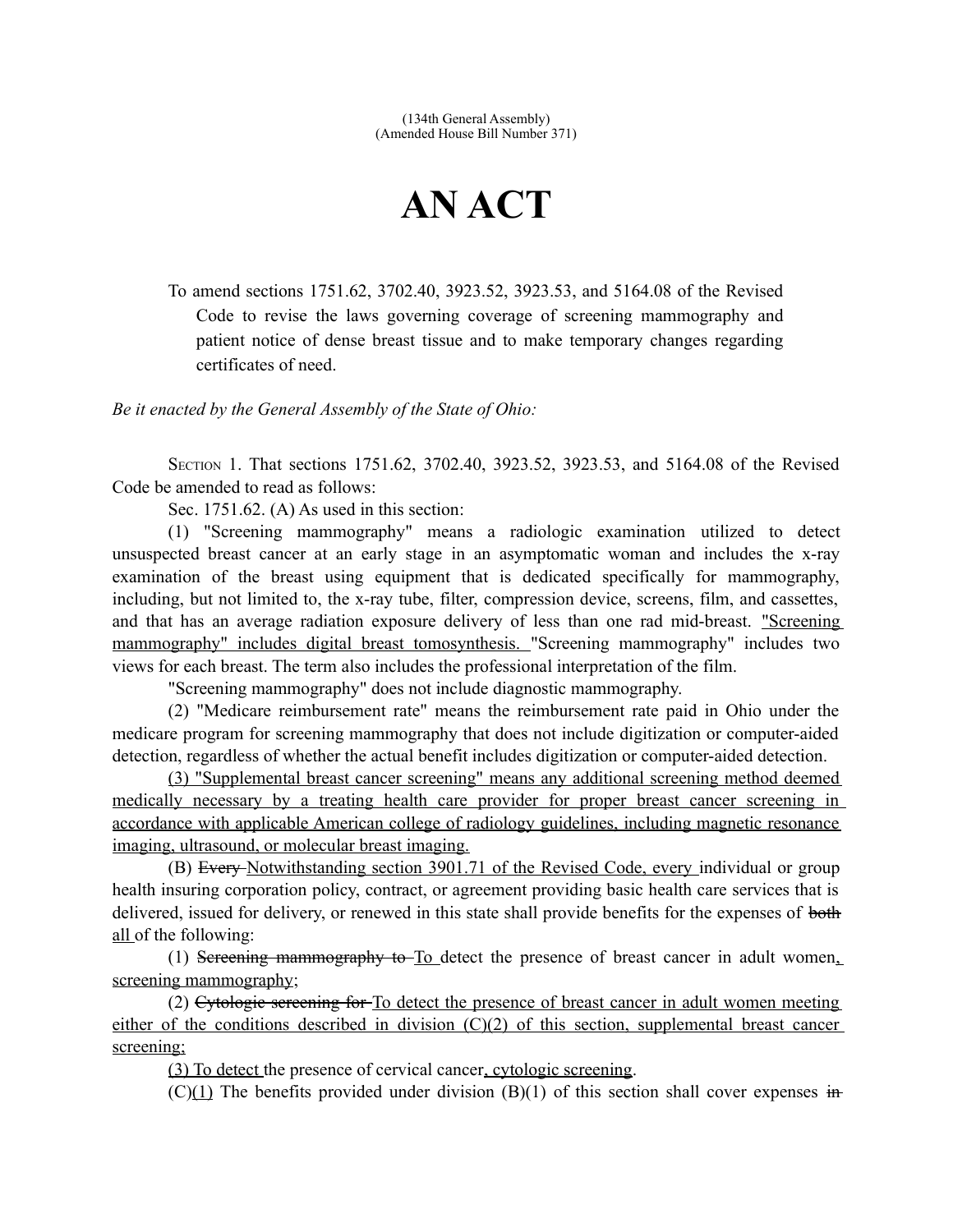accordance with all of the following:

(1) If a woman is at least thirty-five years of age but under forty years of age, one screening mammography;

(2) If a woman is at least forty years of age but under fifty years of age, either of the following:

(a) One screening mammography every two years;

(b) If a licensed physician has determined that the woman has risk factors to breast cancer, one screening mammography every year.

(3) If a woman is at least fifty years of age but under sixty-five years of age, for one screening mammography every year, including digital breast tomosynthesis.

(2) The benefits provided under division (B)(2) of this section shall cover expenses for supplemental breast cancer screening for an adult woman who meets either of the following conditions:

 (a) The woman's screening mammography demonstrates, based on the breast imaging reporting and data system established by the American college of radiology, that the woman has dense breast tissue;

(b) The woman is at an increased risk of breast cancer due to family history, prior personal history of breast cancer, ancestry, genetic predisposition, or other reasons as determined by the woman's health care provider.

(D)(1) Subject to divisions (D)(2) and (3) of this section, if a provider, hospital, or other health care facility provides a service that is a component of the screening mammography benefit in division (B)(1) of this section <u>or a component of the supplemental breast cancer screening benefit in</u> division (B)(2) of this section and submits a separate claim for that component, a separate payment shall be made to the provider, hospital, or other health care facility in an amount that corresponds to the ratio paid by medicare in this state for that component.

(2) Regardless of whether separate payments are made for the benefit provided under division  $(B)(1)$  or  $(2)$  of this section, the total benefit for a screening mammography or supplemental breast cancer screening shall not exceed one hundred thirty per cent of the medicare reimbursement rate in this state for screening mammography or supplemental breast cancer screening. If there is more than one medicare reimbursement rate in this state for screening mammography or a component of a screening mammography or supplemental breast cancer screening or a component of supplemental breast cancer screening, the reimbursement limit shall be one hundred thirty per cent of the lowest medicare reimbursement rate in this state.

(3) The benefit paid in accordance with division (D)(1) of this section shall constitute full payment. No provider, hospital, or other health care facility shall seek or receive remuneration in excess of the payment made in accordance with division  $(D)(1)$  of this section, except for approved deductibles and copayments.

(E) The benefits provided under division  $(B)(1)$  or  $(2)$  of this section shall be provided only for screening mammographies or supplemental breast cancer screenings that are performed in a health care facility or mobile mammography screening unit that is accredited under the American college of radiology mammography accreditation program or in a hospital as defined in section 3727.01 of the Revised Code.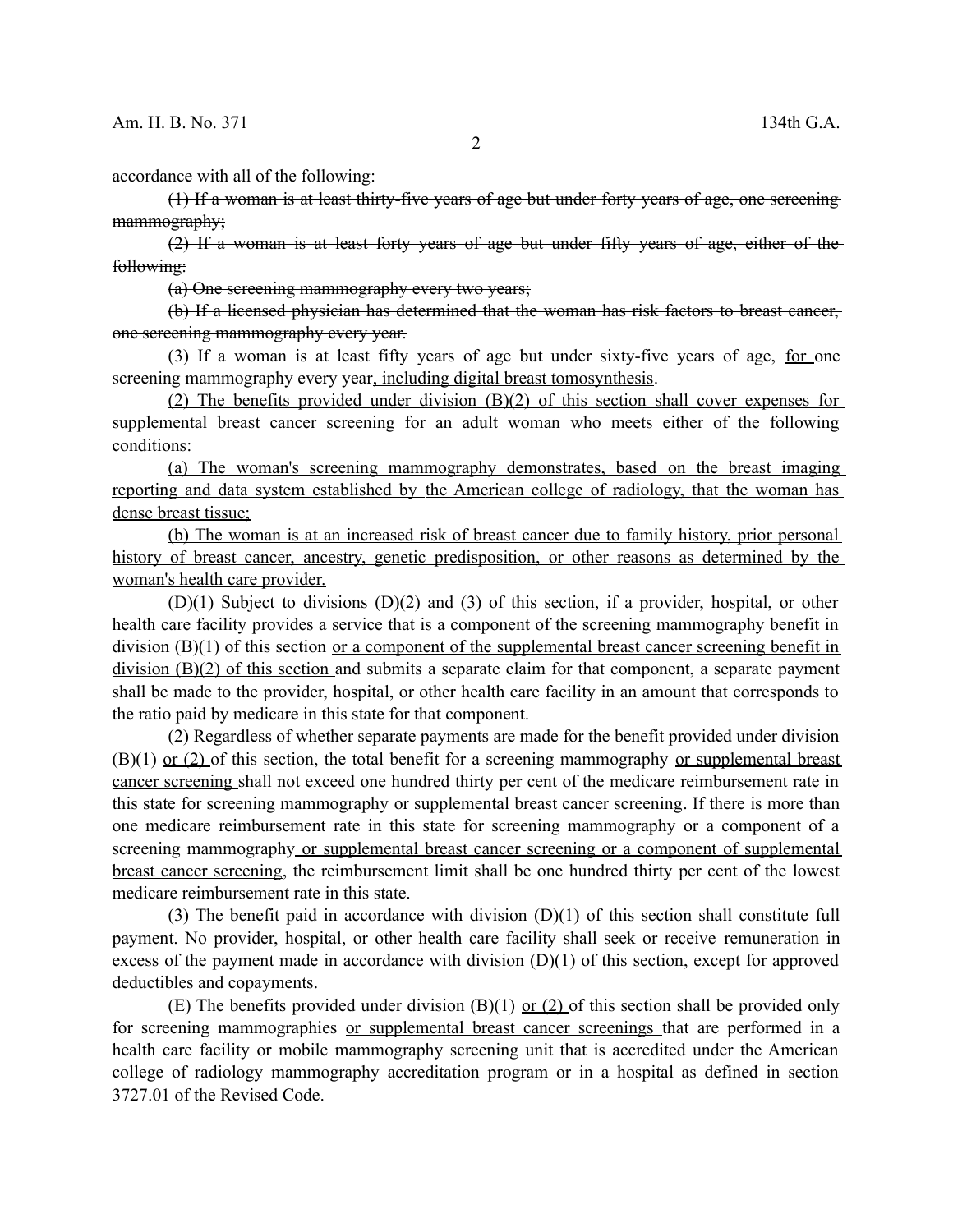3

(F) The benefits provided under divisions  $(B)(1)$  and  $(2)$ -division  $(B)$  of this section shall be provided according to the terms of the subscriber contract.

(G) The benefits provided under division  $(B)(2)$   $(B)(3)$  of this section shall be provided only for cytologic screenings that are processed and interpreted in a laboratory certified by the college of American pathologists or in a hospital as defined in section 3727.01 of the Revised Code.

Sec. 3702.40. (A) As used in this section, "mammogram" and "facility" have the same meanings as in section 263b(a) of the "Mammography Quality Standards Act of 1992," 106 Stat. 3547 (1992), 42 U.S.C. 263b(a), as amended.

(B) As required by 21 C.F.R.  $900.12(c)(2)$ , a facility shall send to each patient who has a mammogram at the facility a summary of the written report containing the results of the patient's mammogram. If, based on the breast imaging reporting and data system established by the American college of radiology, the patient's mammogram demonstrates that the patient has dense breast tissue, the summary shall include the following statement:

"Your mammogram demonstrates shows that you have dense your breast tissue, which could hide abnormalities is dense. Dense breast tissue, in and of itself, is a relatively very common condition. Therefore, this information is not provided to cause undue concern; rather, it is to raise your awareness and promote discussion with your health care provider regarding the presence of dense breast tissue in addition to other risk factorsand is not abnormal. However, dense breast tissue can make it harder to find cancer on a mammogram and also may increase your risk of developing breast cancer. Because you have dense breast tissue, you could benefit from additional imaging tests such as a screening breast ultrasound or breast magnetic resonance imaging. This information about your breast density is being provided to you to raise your awareness. It is important to continue routine screening mammograms and use this information to speak with your health care provider about your own risk for breast cancer. At that time, ask your health care provider if more screening tests might be useful based on your risk. A report of your mammogram results was sent to your health care provider."

As required by 21 C.F.R.  $900.12(c)(3)$ , the facility shall send to the patient's health care provider, if known, a copy of the written report containing the results of the patient's mammogram not later than thirty days after the mammogram was performed.

(C) This section does not do either of the following:

(1) Create a new cause of action or substantive legal right against a person, facility, or other entity;

(2) Create a standard of care, obligation, or duty for a person, facility, or other entity that would provide the basis for a cause of action or substantive legal right, other than the duty to send the summary and written report described in division (B) of this section.

Sec. 3923.52. (A) As used in this section and section 3923.53 of the Revised Code, "screening mammography":

(1) "Screening mammography" means a radiologic examination utilized to detect unsuspected breast cancer at an early stage in asymptomatic women and includes the x-ray examination of the breast using equipment that is dedicated specifically for mammography, including, but not limited to, the x-ray tube, filter, compression device, screens, film, and cassettes, and that has an average radiation exposure delivery of less than one rad mid-breast. "Screening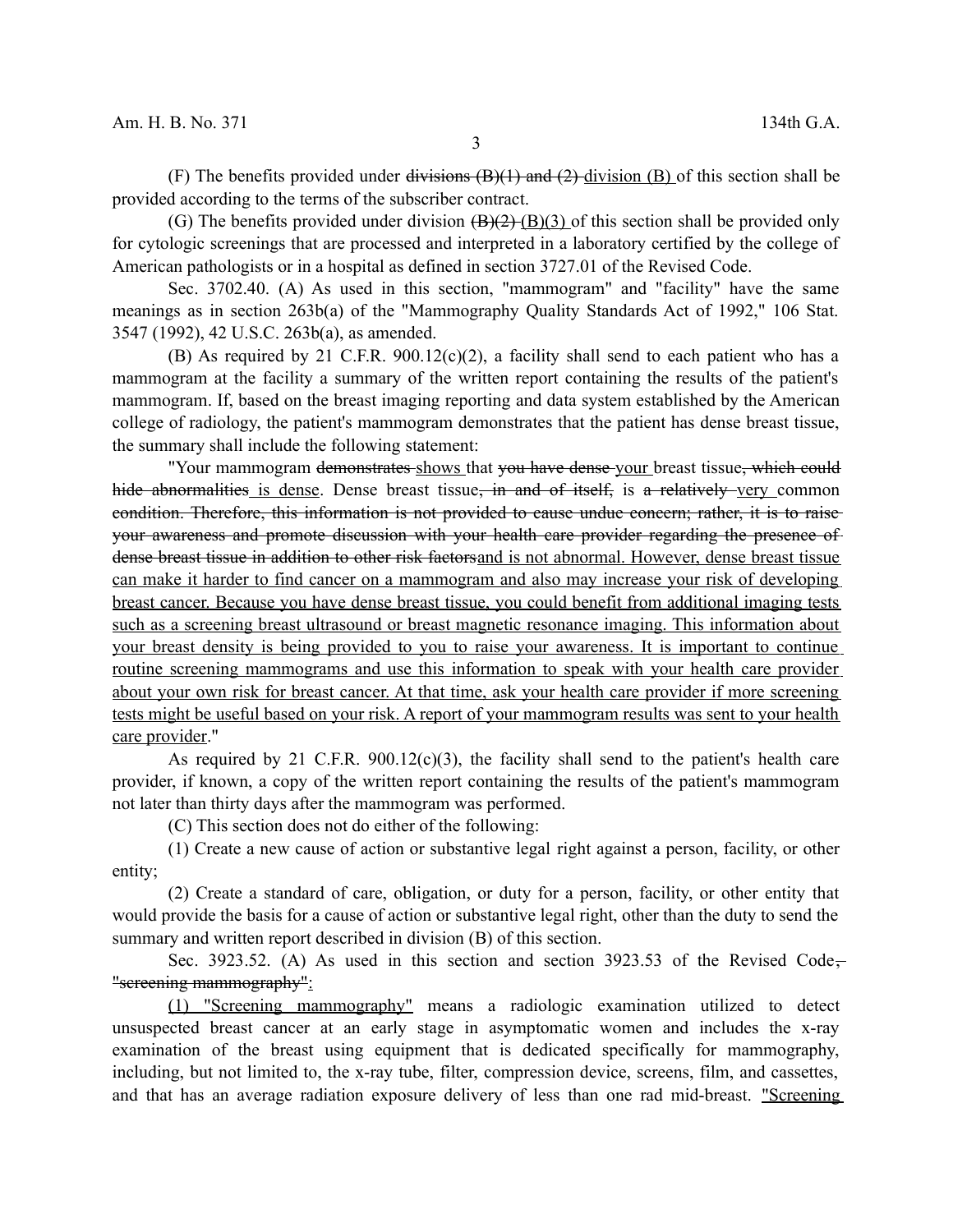mammography" includes digital breast tomosynthesis. "Screening mammography" includes two views for each breast. The term also includes the professional interpretation of the film.

"Screening mammography" does not include diagnostic mammography.

(2) "Supplemental breast cancer screening" means any additional screening method deemed medically necessary by a treating health care provider for proper breast cancer screening in accordance with applicable American college of radiology guidelines, including magnetic resonance imaging, ultrasound, or molecular breast imaging.

(B) Every Notwithstanding section 3901.71 of the Revised Code, every policy of individual or group sickness and accident insurance that is delivered, issued for delivery, or renewed in this state shall provide benefits for the expenses of both-all of the following:

(1) Sereening mammography to To detect the presence of breast cancer in adult women, screening mammography;

(2) Cytologic screening for To detect the presence of breast cancer in adult women meeting either of the conditions described in division (C)(2) of this section, supplemental breast cancer screening;

(3) To detect the presence of cervical cancer, cytologic screening.

 $(C)(1)$  The benefits provided under division  $(B)(1)$  of this section shall cover expenses in accordance with all of the following:

(1) If a woman is at least thirty-five years of age but under forty years of age, one screening mammography;

(2) If a woman is at least forty years of age but under fifty years of age, either of the following:

(a) One screening mammography every two years;

(b) If a licensed physician has determined that the woman has risk factors to breast cancer, one screening mammography every year.

(3) If a woman is at least fifty years of age but under sixty-five years of age, for one screening mammography every year, including digital breast tomosynthesis.

 (2) The benefits provided under division (B)(2) of this section shall cover expenses for supplemental breast cancer screening for an adult woman who meets either of the following conditions:

(a) The woman's screening mammography demonstrates, based on the breast imaging reporting and data system established by the American college of radiology, that the woman has dense breast tissue;

(b) The woman is at an increased risk of breast cancer due to family history, prior personal history of breast cancer, ancestry, genetic predisposition, or other reasons as determined by the woman's health care provider.

(D) As used in this division, "medicare reimbursement rate" means the reimbursement rate paid in this state under the medicare program for screening mammography that does not include digitization or computer-aided detection, regardless of whether the actual benefit includes digitization or computer-aided detection.

(1) Subject to divisions (D)(2) and (3) of this section, if a provider, hospital, or other health care facility provides a service that is a component of the screening mammography benefit in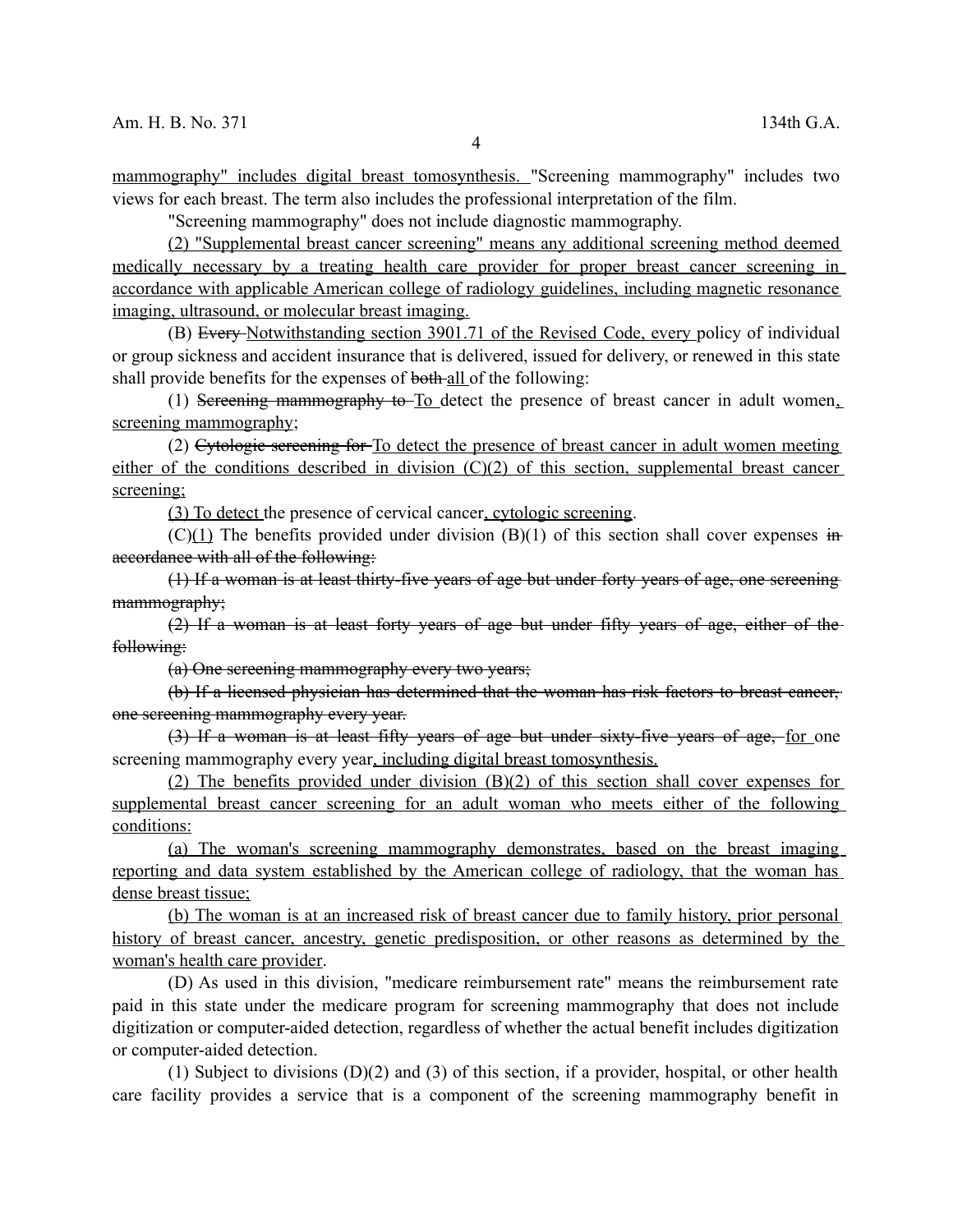division (B)(1) of this section or a component of the supplemental breast cancer screening benefit in division (B)(2) of this section and submits a separate claim for that component, a separate payment shall be made to the provider, hospital, or other health care facility in an amount that corresponds to the ratio paid by medicare in this state for that component.

(2) Regardless of whether separate payments are made for the benefit provided under division  $(B)(1)$  or  $(2)$  of this section, the total benefit for a screening mammography or supplemental breast cancer screening shall not exceed one hundred thirty per cent of the medicare reimbursement rate in this state for screening mammography or supplemental breast cancer screening. If there is more than one medicare reimbursement rate in this state for screening mammography or a component of a screening mammography or supplemental breast cancer screening or a component of supplemental breast cancer screening, the reimbursement limit shall be one hundred thirty per cent of the lowest medicare reimbursement rate in this state.

(3) The benefit paid in accordance with division (D)(1) of this section shall constitute full payment. No provider, hospital, or other health care facility shall seek or receive compensation in excess of the payment made in accordance with division  $(D)(1)$  of this section, except for approved deductibles and copayments.

(E) The benefits provided under division  $(B)(1)$  or  $(2)$  of this section shall be provided only for screening mammographies or supplemental breast cancer screenings that are performed in a facility or mobile mammography screening unit that is accredited under the American college of radiology mammography accreditation program or in a hospital as defined in section 3727.01 of the Revised Code.

(F) The benefits provided under division  $(B)(2)$  (B)(3) of this section shall be provided only for cytologic screenings that are processed and interpreted in a laboratory certified by the college of American pathologists or in a hospital as defined in section 3727.01 of the Revised Code.

(G) This section does not apply to any policy that provides coverage for specific diseases or accidents only, or to any hospital indemnity, medicare supplement, or other policy that offers only supplemental benefits.

Sec. 3923.53. (A) Every Notwithstanding section 3901.71 of the Revised Code, every public employee benefit plan that is established or modified in this state shall provide benefits for the expenses of both-all of the following:

(1) Sereening mammography to To detect the presence of breast cancer in adult women, screening mammography;

(2) Cytologic screening for To detect the presence of breast cancer in adult women meeting any of the conditions described in division  $(B)(2)$  of this section, supplemental breast cancer screening;

(3) To detect the presence of cervical cancer, cytologic screening.

 $(B)(1)$  The benefits provided under division  $(A)(1)$  of this section shall cover expenses in accordance with all of the following:

(1) If a woman is at least thirty-five years of age but under forty years of age, one screening mammography;

(2) If a woman is at least forty years of age but under fifty years of age, either of the following: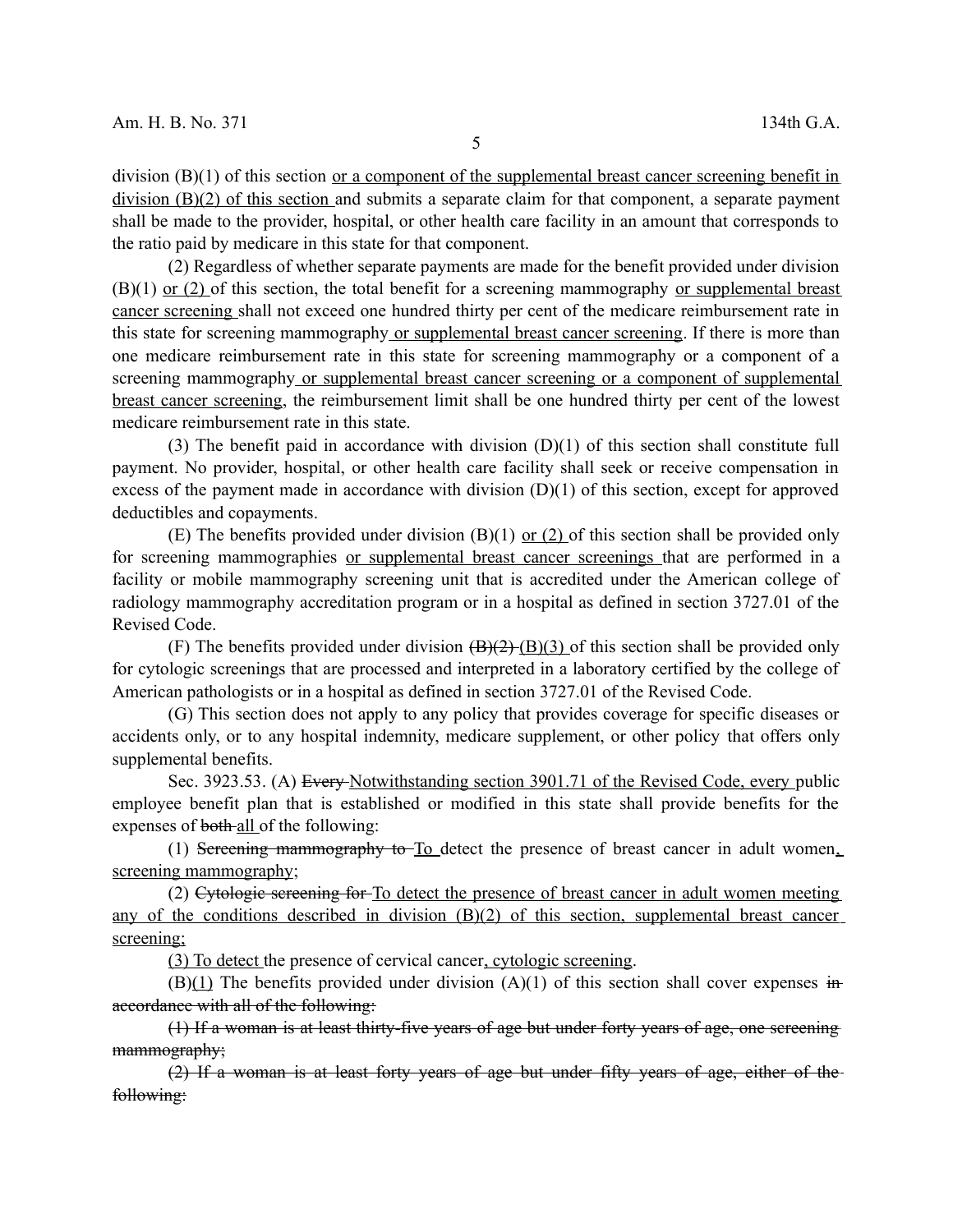(a) One screening mammography every two years;

(b) If a licensed physician has determined that the woman has risk factors to breast cancer, one screening mammography every year.

(3) If a woman is at least fifty years of age but under sixty-five years of age, for one screening mammography every year, including digital breast tomosynthesis.

 (2) The benefits provided under division (A)(2) of this section shall cover expenses for supplemental breast cancer screening for an adult woman who meets any of the following conditions:

(a) The woman's screening mammography demonstrates, based on the breast imaging reporting and data system established by the American college of radiology, that the woman has dense breast tissue;

(b) The woman is at an increased risk of breast cancer due to family history, prior personal history of breast cancer, ancestry, genetic predisposition, or other reasons as determined by the woman's health care provider.

(C) As used in this division, "medicare reimbursement rate" means the reimbursement rate paid in this state under the medicare program for screening mammography that does not include digitization or computer-aided detection, regardless of whether the actual benefit includes digitization or computer-aided detection.

(1) Subject to divisions (C)(2) and (3) of this section, if a provider, hospital, or other health care facility provides a service that is a component of the screening mammography benefit in division (A)(1) of this section or a component of the supplemental breast cancer screening benefit in division (A)(2) of this section and submits a separate claim for that component, a separate payment shall be made to the provider, hospital, or other health care facility in an amount that corresponds to the ratio paid by medicare in this state for that component.

(2) Regardless of whether separate payments are made for the benefit provided under division  $(A)(1)$  or  $(2)$  of this section, the total benefit for a screening mammography or supplemental breast cancer screening shall not exceed one hundred thirty per cent of the medicare reimbursement rate in this state for screening mammography or supplemental breast cancer screening. If there is more than one medicare reimbursement rate in this state for screening mammography or a component of a screening mammography or supplemental breast cancer screening or a component of supplemental breast cancer screening, the reimbursement limit shall be one hundred thirty per cent of the lowest medicare reimbursement rate in this state.

(3) The benefit paid in accordance with division  $(C)(1)$  of this section shall constitute full payment. No provider, hospital, or other health care facility shall seek or receive compensation in excess of the payment made in accordance with division  $(C)(1)$  of this section, except for approved deductibles and copayments.

(D) The benefits provided under division (A)(1) or (2) of this section shall be provided only for screening mammographies or supplemental breast cancer screenings that are performed in a facility or mobile mammography screening unit that is accredited under the American college of radiology mammography accreditation program or in a hospital as defined in section 3727.01 of the Revised Code.

(E) The benefits provided under division  $(A)(2)$  (A)(3) of this section shall be provided only for cytologic screenings that are processed and interpreted in a laboratory certified by the college of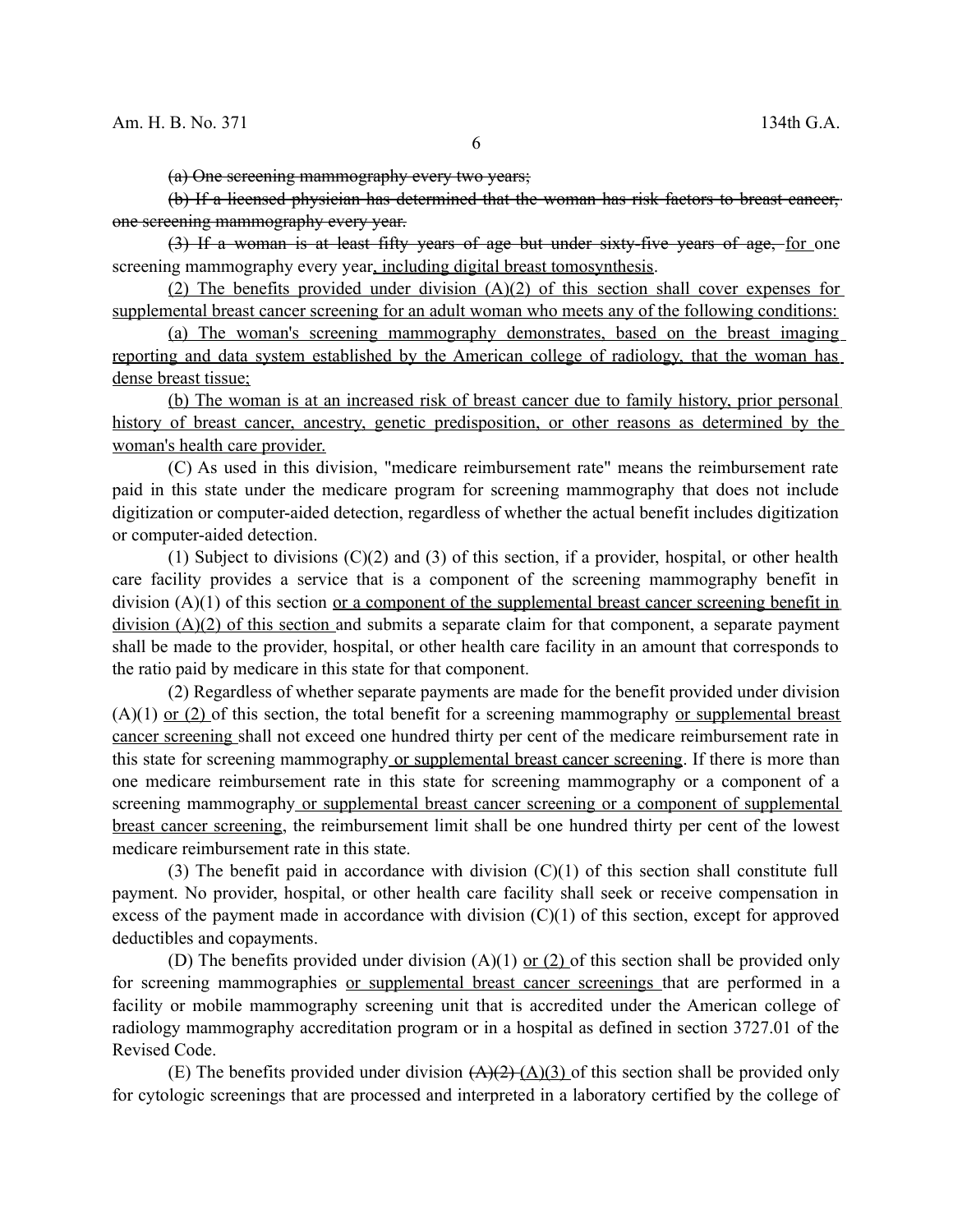American pathologists or in a hospital as defined in section 3727.01 of the Revised Code.

Sec. 5164.08. (A) As used in this section, "sereening mammography":

(1) "Screening mammography" means a radiologic examination utilized to detect unsuspected breast cancer at an early stage in asymptomatic women and includes the x-ray examination of the breast using equipment that is dedicated specifically for mammography, including the x-ray tube, filter, compression device, screens, film, and cassettes, and that has an average radiation exposure delivery of less than one rad mid-breast. "Screening mammography" includes digital breast tomosynthesis. "Screening mammography" includes two views for each breast. The term also includes the professional interpretation of the film.

"Screening mammography" does not include diagnostic mammography.

(2) "Supplemental breast cancer screening" means any additional screening method deemed medically necessary by a treating health care provider for proper breast cancer screening in accordance with applicable American college of radiology guidelines, including magnetic resonance imaging, ultrasound, or molecular breast imaging.

(B) The medicaid program shall cover both all of the following:

(1) Sereening mammography to To detect the presence of breast cancer in adult women. screening mammography;

(2) Cytologic screening for To detect the presence of breast cancer in adult women meeting any of the conditions described in division  $(C)(2)$  of this section, supplemental breast cancer screening;

(3) To detect the presence of cervical cancer, cytologic screening.

 $(C)(1)$  The medicaid program's coverage of sereening mammography pursuant to division (B) (1) of this section shall be provided in accordance with all of the following:

(1) If a woman is at least thirty-five years of age but under forty years of age, one screening mammography;

(2) If a woman is at least forty years of age but under fifty years of age, either of the following:

(a) One screening mammography every two years;

(b) If a licensed physician has determined that the woman has risk factors to breast cancer, one screening mammography every year.

(3) If a woman is at least fifty years of age but under sixty-five years of age,cover expenses for one screening mammography every year, including digital breast tomosynthesis.

(2) The medicaid program's coverage pursuant to division (B)(2) of this section shall cover expenses for supplemental breast cancer screening for an adult woman who meets any of the following conditions:

(a) The woman's screening mammography demonstrates, based on the breast imaging reporting and data system established by the American college of radiology, that the woman has dense breast tissue;

(b) The woman is at an increased risk of breast cancer due to family history, prior personal history of breast cancer, ancestry, genetic predisposition, or other reasons as determined by the woman's health care provider.

(D) The medicaid program's coverage of screening mammographies pursuant to division (B)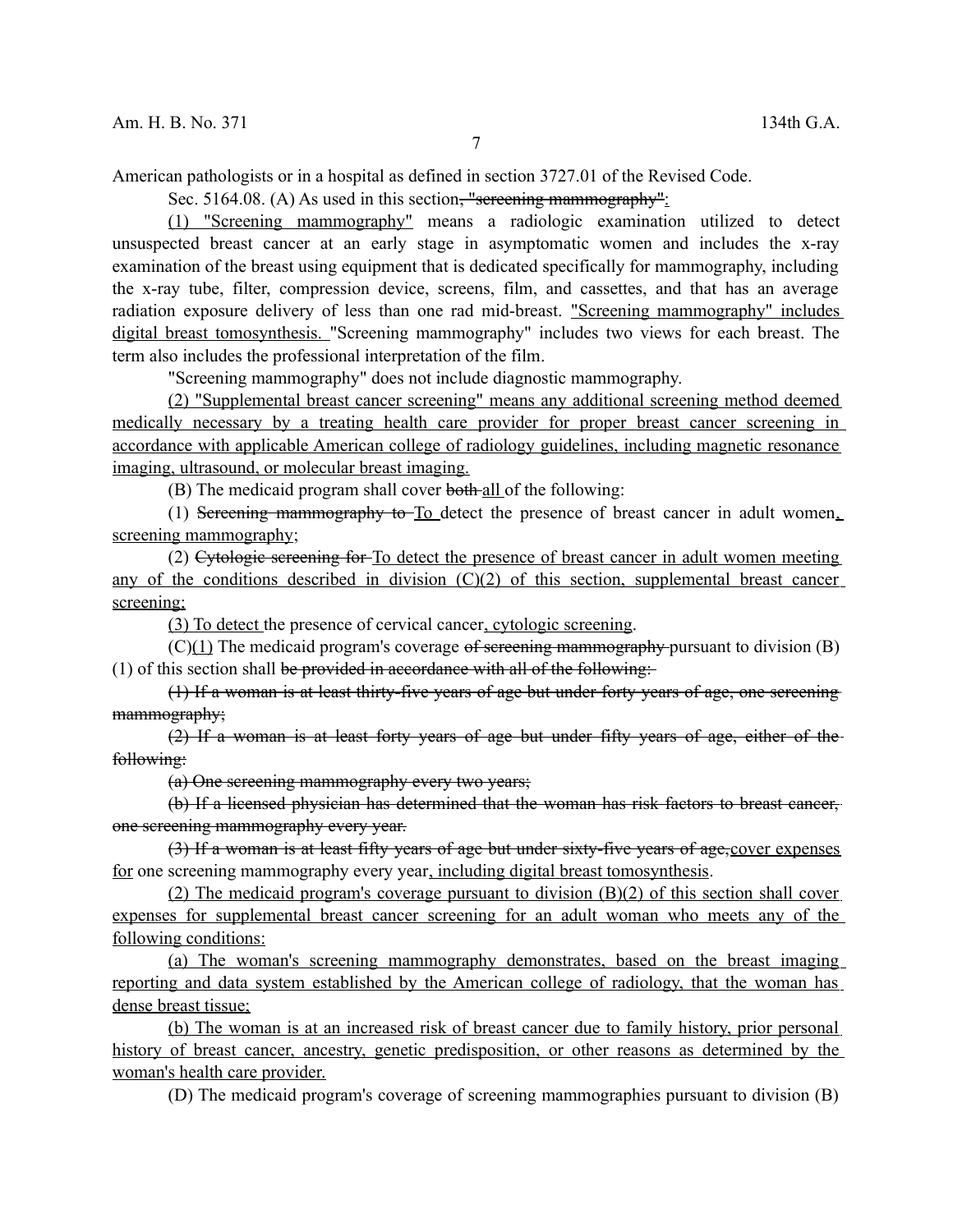(1) or (2) of this section shall be provided only for screening mammographies or supplemental breast cancer screenings that are performed in a facility or mobile mammography screening unit that is accredited under the American college of radiology mammography accreditation program or in a hospital as defined in section 3727.01 of the Revised Code.

(E) The medicaid program's coverage of cytologic screenings pursuant to division  $(\overline{B})(2)$  (B) (3) of this section shall be provided only for cytologic screenings that are processed and interpreted in a laboratory certified by the college of American pathologists or in a hospital as defined in section 3727.01 of the Revised Code.

SECTION 2. That existing sections 1751.62, 3702.40, 3923.52, 3923.53, and 5164.08 of the Revised Code are hereby repealed.

SECTION 3. Section 1751.62 of the Revised Code, as amended by this act, applies only to arrangements, policies, contracts, and agreements that are created, delivered, issued for delivery, or renewed in this state on or after the effective date of the amendment. Section 3923.52 of the Revised Code, as amended by this act, applies only to policies of sickness and accident insurance delivered, issued for delivery, or renewed in this state on or after the effective date of the amendment. Section 3923.53 of the Revised Code, as amended by this act, applies only to public employee benefit plans that are established or modified in this state on or after the effective date of the amendment.

SECTION 4. Notwithstanding division (A) of section 3702.523 and divisions (A) and (B) of section 3702.524 of the Revised Code, or any other conflicting provision in sections 3702.51 to 3702.62 of the Revised Code, all of the following apply in the case of a certificate of need granted during the period beginning March 9, 2020, and ending June 18, 2021:

(A) The Director of Health shall grant the holder of a certificate of need a twenty-four-month extension to obligate capital expenditures and commence construction for a proposed project. The extension shall be effective during the twenty-four-month period immediately following the expiration date of the twenty-four-month period that otherwise would apply, as described in division (A) of section 3702.524 of the Revised Code. The Director shall notify the holder of the certificate of need of the date on which the twenty-four-month extension expires.

(B)(1) Subject to division (B)(2) of this section, the transfer of a certificate of need, or the transfer of the controlling interest in an entity that holds a certificate of need, prior to completion of the reviewable activity for which the certificate of need was granted, does not void the certificate of need.

(2) In the event of a transfer as described in division  $(B)(1)$  of this section, upon receipt of written notice from the transferee that provides sufficient evidence to enable the Director to determine that recognizing the new owner and operator will not cause any of the circumstances specified in division (B) of section 3702.59 of the Revised Code to occur, the Director shall recognize the transfer of ownership of the entity granted the certificate of need to the new owner.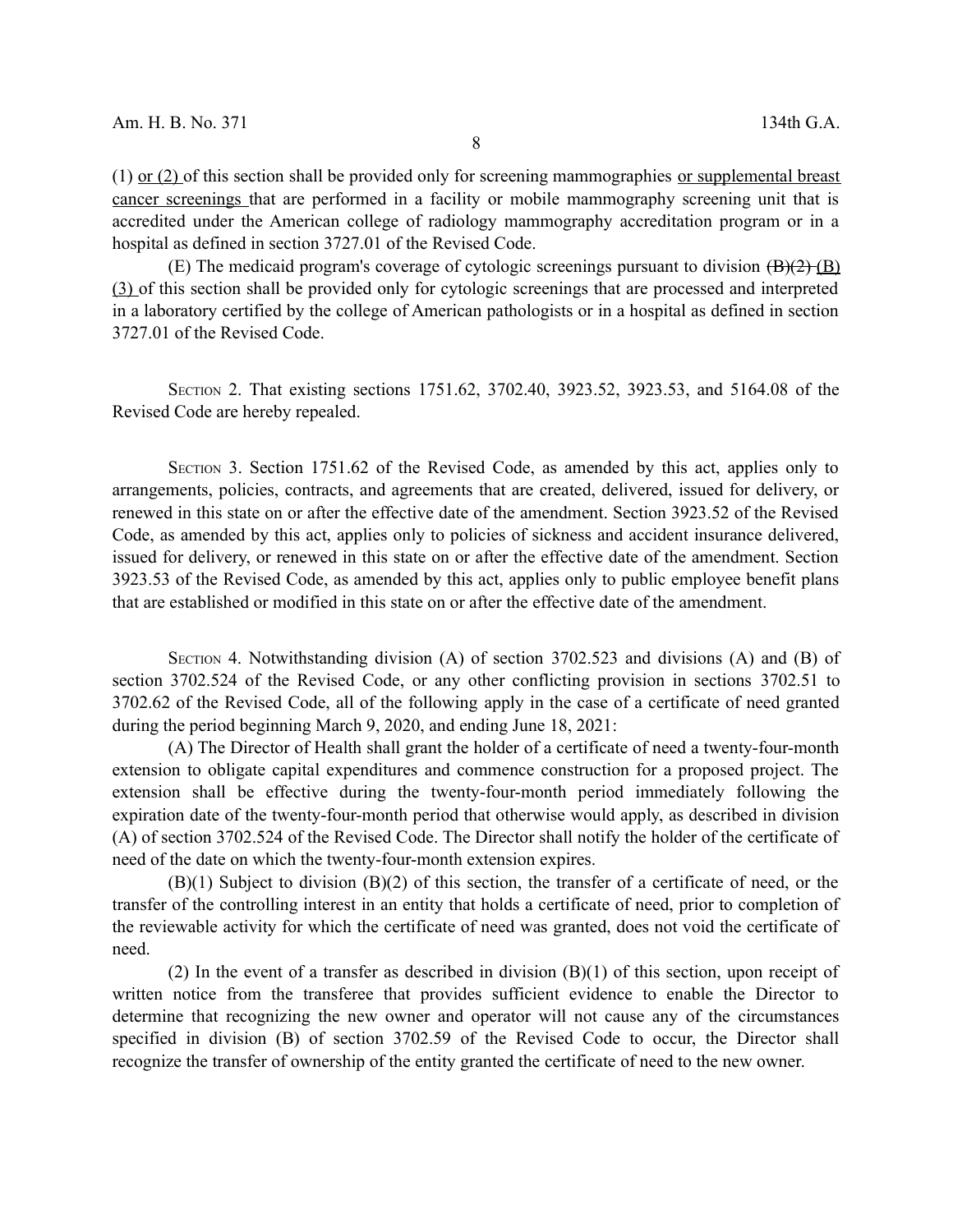SECTION 5. (A) Subject to division (B) of this section, notwithstanding division  $(C)(8)$  of section 3702.52 of the Revised Code and any rules adopted by the Director of Health to the contrary, for a period of twenty-four months after the effective date of this section, the Director of Health shall not impose a civil monetary penalty against any person holding a certificate of need for obligating under the certificate a capital expenditure in an amount between one hundred ten and one hundred fifty per cent of the approved project cost.

(B) This section applies to any certificate of need that was granted on or before the effective date of this section and for which the Director of Health is still monitoring the activities of the person granted the certificate.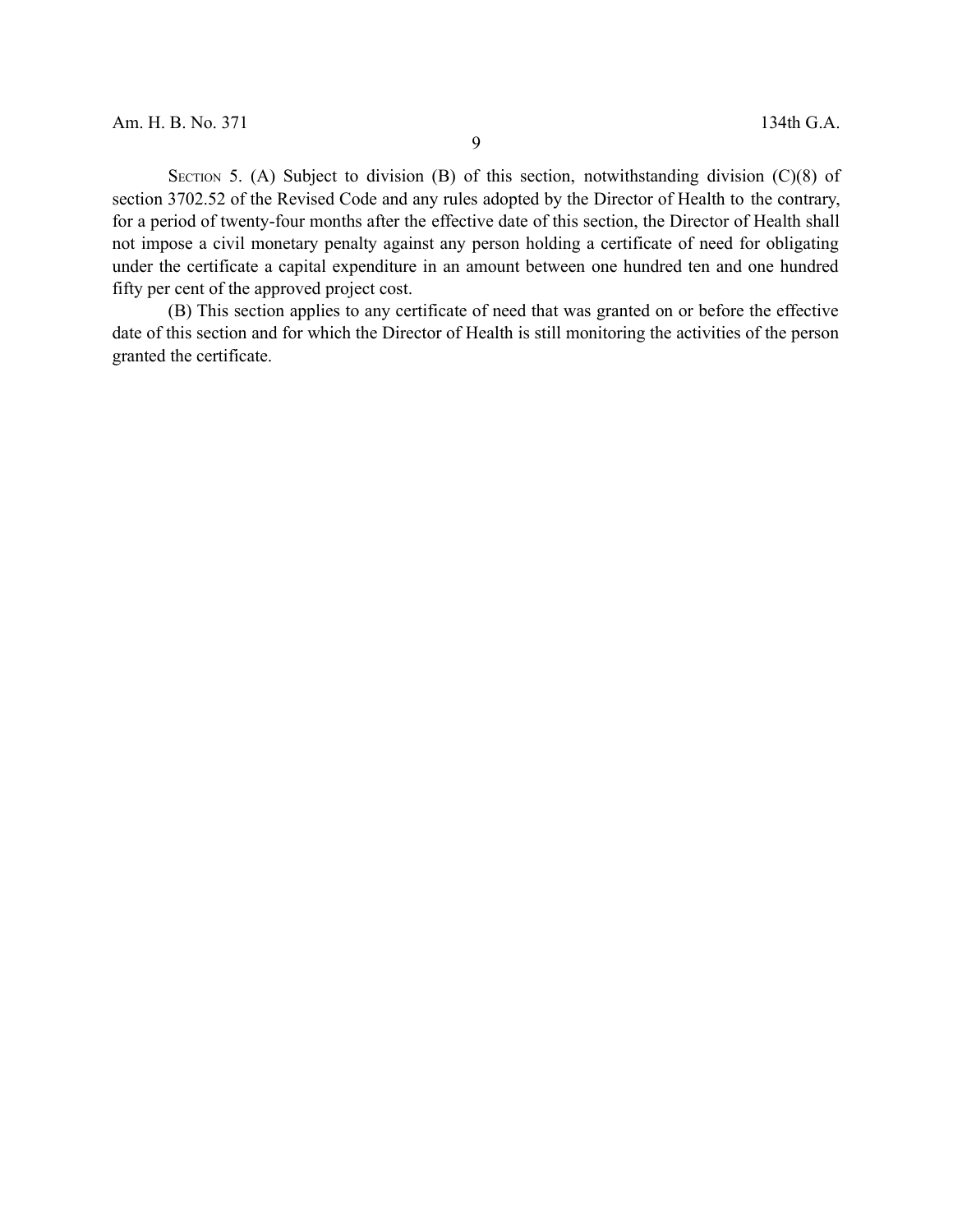*Speaker \_\_\_\_\_\_\_\_\_\_\_\_\_\_\_\_\_\_\_ of the House of Representatives.*

10

*President \_\_\_\_\_\_\_\_\_\_\_\_\_\_\_\_\_\_\_ of the Senate.*

Passed \_\_\_\_\_\_\_\_\_\_\_\_\_\_\_\_\_\_\_\_\_\_\_\_, 20\_\_\_\_

Approved \_\_\_\_\_\_\_\_\_\_\_\_\_\_\_\_\_\_\_\_\_\_\_\_, 20\_\_\_\_

*Governor.*